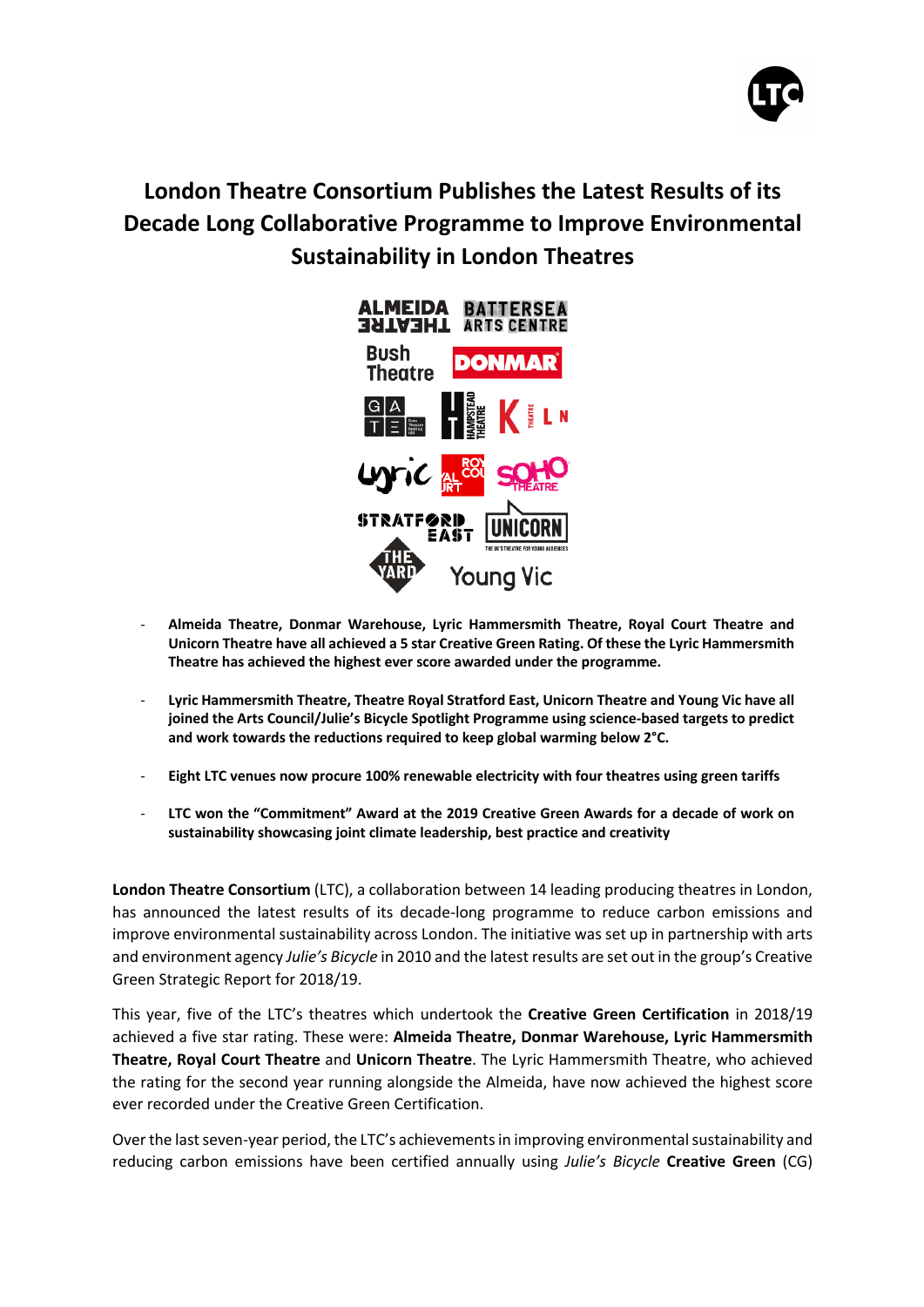

scheme. 85% of the LTC theatres have now achieved a four star or higher Creative Green certificate. The improvement across LTC can be demonstrated by positive results across this year's report:

- Between 2017/18 and 2018/19 the average carbon footprint across the LTC theatres reduced 11% from 211 tonnes CO2e to 188 tonnes CO2e
- Over the past 5 years the theatres in the LTC group have reduced their average carbon footprint by 43%.
- Overall the LTC group has decreased its relative energy use by 32% against the baseline year, and its absolute energy related emissions have decreased by 47%.
- All LTC theatres have integrated sustainability into either their business plans, strategic documents or capital projects.
- Nine LTC theatres now have zero waste going to landfill onsite.
- Eight LTC theatres now procure 100% renewable electricity with four using green tariffs.
- Five theatres achieved absolute reductions in their energy use between 2017/18 and 2018/19.
- More than half of the LTC theatres have programmed or curated work with environmental themes this year.
- The LTC has now run two Artist Climate Labs in partnership with Hawkwood College and funded by Arts Council England - enabling artists working with the various LTC theatres to explore the science and social implications of climate change and how it might inform their artistic practice.

The programme also encompasses training, peer learning, capital improvements, energy use reduction, clean energy, artistic content and sustainable production principles as well as staff and audience engagement. It is widely regarded as being an early and sustained example of cultural leadership for climate change that has in turn inspired other collaborative approaches.

The report also notes that LTC won the 'Commitment' Award at the 2019 Creative Green Awards for a decade of work on sustainability showcasing joint climate leadership, best practice and creativity. **Almeida Theatre** picked up the award for Best Cultural Venue with **Tref Davis** from **Battersea Arts Centre** also collected a Green Champion Award. **Battersea Arts Centre, Lyric Hammersmith Theatre**, **Theatre Royal Stratford East** and **Unicorn Theatre** were also nominated for individual awards.

2019 also welcomed a new strand of Arts Council England's Environmental Programme, the *Spotlight Programme. Spotlight* has been developed to support improvements in environment literacy, strategy and expertise in order to achieve ambitious, yet attainable *Environmental Impact Reduction Objectives* (EIROs) using science-based targets aimed at keeping global warming at under 2°C. **Lyric Hammersmith Theatre**, **Unicorn Theatre, Theatre Royal Stratford East** and **Young Vic** are all taking part in the Spotlight Programme, joining 30 other Arts Council NPO organisations across the country committed to further reducing the sector's carbon footprint.

Looking ahead, the LTC is currently developing a roadmap to 2025 as part of the Arts Council Accelerator programme. This includes exploring the potential to achieve carbon net zero. Linked to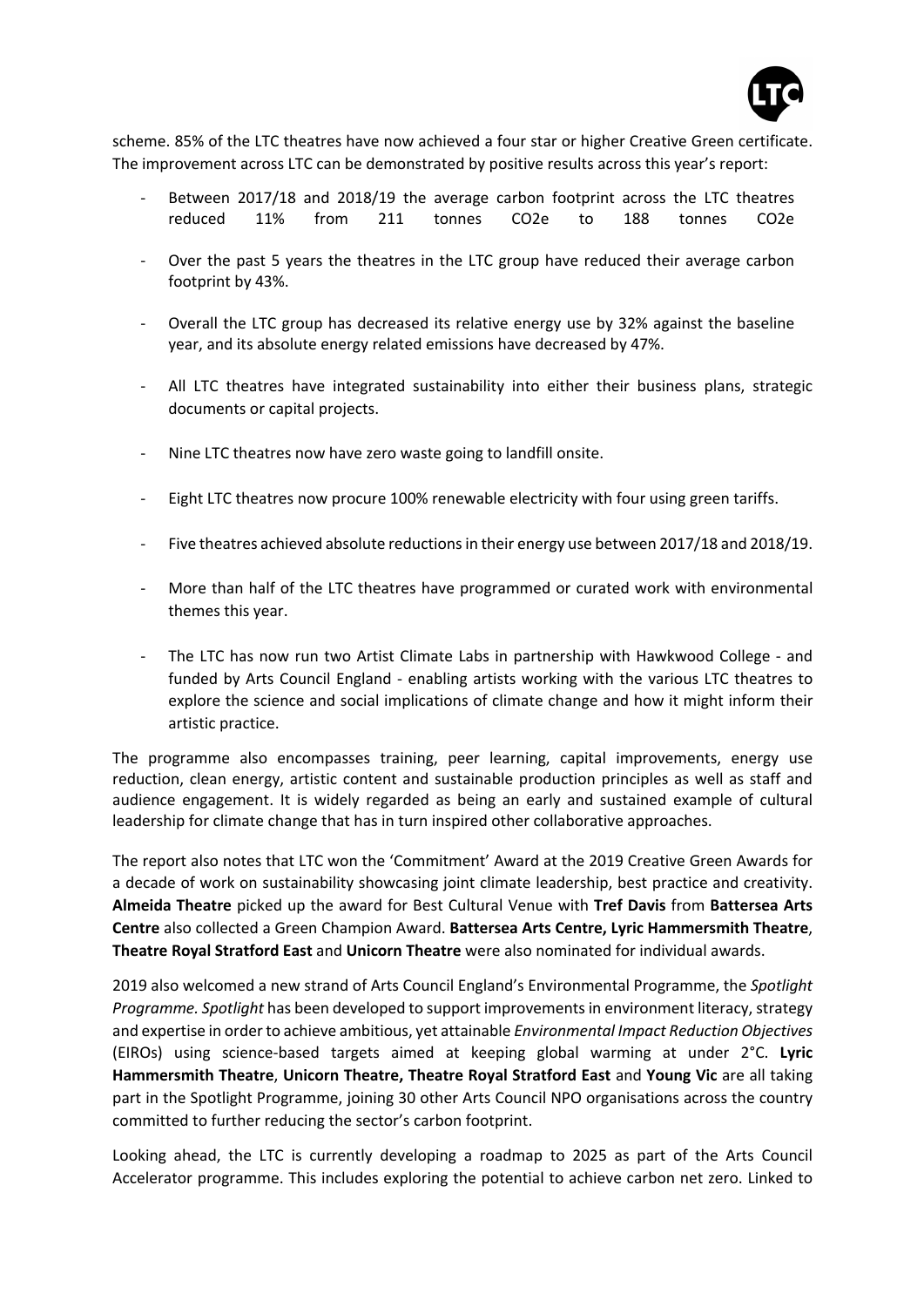

this, the Royal Court Theatre has this October announced its commitment to transitioning to carbon net zero throughout 2020. Several of the LTC theatres have this year declared Climate Emergency and a number of the theatres are piloting various projects and approaches with a view to sharing their learning across the group.

Alison Tickell, Director of Julie's Bicycle said:

*"Combining creative flair with operational rigour, the 14 theatres that make up the London Theatre Consortium are together demonstrating how to respond to the climate emergency. Over many years, the consistent leadership, collaboration and integrity of the London Theatre Consortium to meet the climate challenge head-on has hugely enriched the whole arts and cultural sector."*

Sian Alexander, Executive Director of the Lyric Hammersmith Theatre, LTC Vice-Chair and Champion for the Environmental Programme said:

*"As awareness of the Climate Emergency grows it has never been more important for us as cultural leaders to work together to tackle climate warming. We are thrilled at the significant progress that we have made to reduce our environmental impacts through our partnership work over the past decade and the learning we have been able to share. As we look ahead we are working with even greater commitment to envision and achieve a climate positive future, engaging our artists, staff, stakeholders and audiences in this critical endeavour."* 

The full report is available on request from Clarissa Widya: cwidyaltc@gmail.com

## NOTES TO EDITORS

## **LTC Environmental Sustainability Programme**

Created in partnership with arts and environment agency, Julie's Bicycle, the LTC Environmental Sustainability Programme was established in 2010. Inspired by the Mayor of London's 2008 Greening London's Theatres initiative, which set the target of reducing emission by 60% by 2025, the LTC programme convened the LTC theatres around the aim of reducing energy consumption to minimise their carbon footprint. Since then the programme has expanded to include a huge range of actions and projects, from small to large, and from staff training to back-office efficiencies to artistic programming. The LTC programme has focused the workforce; supported the public conversation around climate change; and shared best practice with cultural organisations and networks across the UK and internationally. The programme was shortlisted for the Observer Ethical Awards 2015 and The Stage Awards 2017 and won the 'Commitment' Award at the Creative Green Awards 2019.

## **London Theatre Consortium**

**London** Theatre Consortium is a collaboration of 14 producing theatres working together on largescale strategic projects that are beyond the capacity of one or two organisations to deliver. We run projects in several priority areas including environmental sustainability and workforce development. The LTC is Almeida Theatre, Battersea Arts Centre, Bush Theatre, Donmar Warehouse, Gate Theatre, Hampstead Theatre, Kiln Theatre, Lyric Hammersmith Theatre, Royal Court Theatre, Soho Theatre, Theatre Royal Stratford East, Unicorn Theatre, the Yard and Young Vic.

## **Julie's Bicycle**